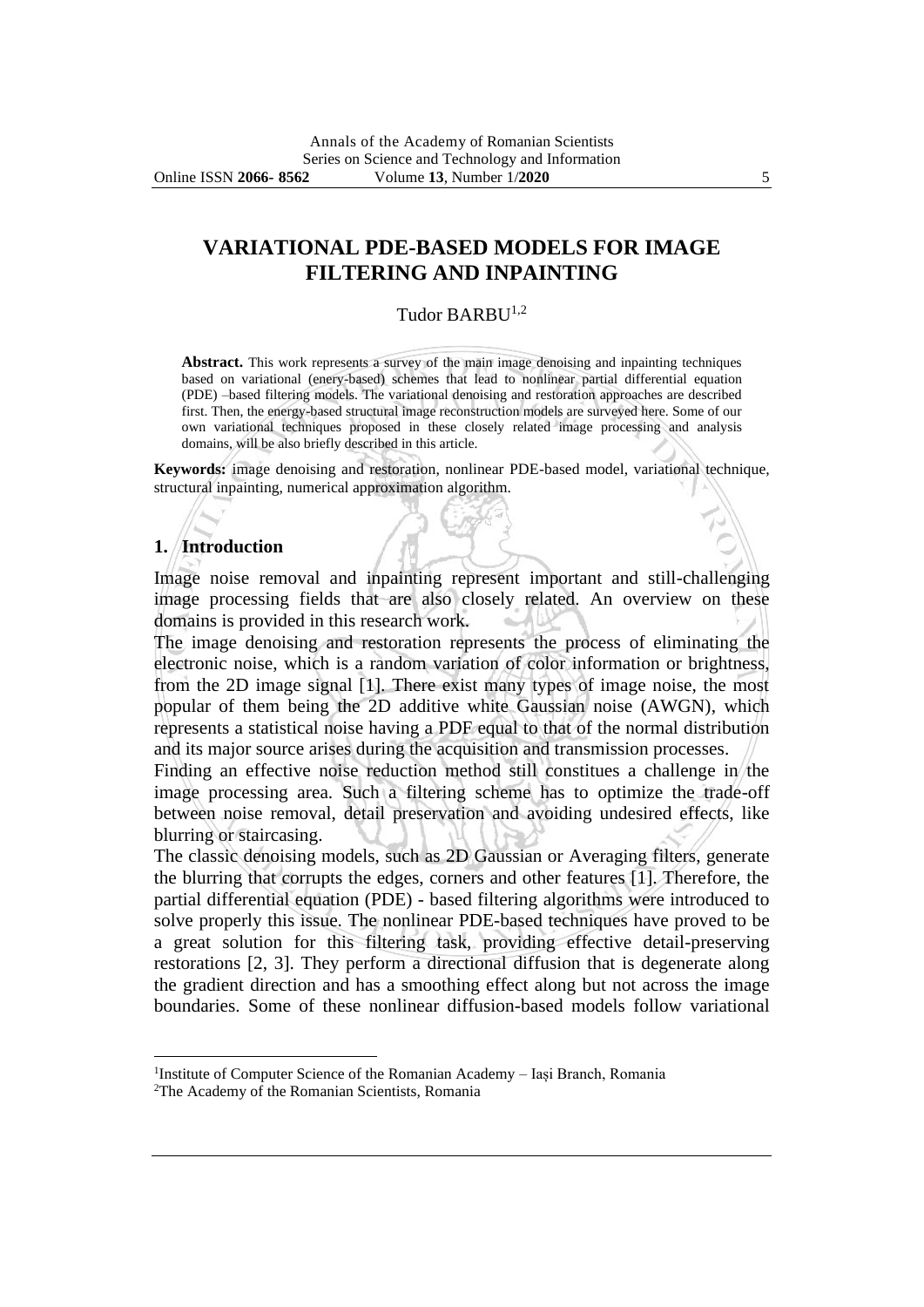principles and can be represented in energy-based form. They are disscused in the next section, where some of our contributions in this area are also described.

The image *interpolation* (*inpainting*) aims to reconstruct the missing or highly damaged image regions as plausibly as possible, using the information extracted from the surrounding zones. This domain has the origin in the ancient art restoration [4] and has many applications, like digital artwork reconstruction, photo/movie renovation, object removal, image super-resolution/zooming and image compression. DE S

The inpainting methods can be grouped into 3 categories: texture-based, structurebased and combined schemes. The textural interpolation approaches are related to texture synthesis [5, 6], or represent exemplar-based algorithms [7]. The structural inpainting techniques employ information around the missing component in order to estimate the isophotes from coarse to fine, and diffuse that information. They complete the missing image region using variational and PDE-based algorithms [4]. The state of the art variational structural interpolation methods are presented in the third section. We have performed much research in the variational denoising and structure-based inpainting area, developing a lot of novel techniques [8]. Our main contributions to this research field are also described in these sections. This work ends with a conclusions section and the references.

### **2. Energy-based Noise ReductionTechniques**

The PDE-based denoising models following the variational principle are obtained from minimizations of various energy cost functionals. Such a energy functional sums a *regularization* to a *fidelity* component. The generic variational (energybased) filtering scheme is given by minimization  $\min \{E(u) = R(u) + F(u)\},\$ 

where  $E(u)$  is the energy functional, the regularization term  $R(u) = \alpha \int \psi(||\nabla u||) d\Omega$  $R(u) = \alpha \int \psi(\|\nabla u\|) d\Omega$ ,

*u*

Ω

 $\psi$  is the regularizer function, and the fidelity term  $F(u) = \frac{\rho}{2} \int (u - u_0)^2 d\Omega$ Ω  $F(u) = \frac{\mu}{\mu} [(u - u_0)^2]$  $(u) = \frac{\beta}{2} \int (u - u_0)^2 d\Omega$ ,

with  $\alpha$ ,  $\beta > 0$ .

Many such variational denoising models have been constructed in the last 30 years. They lead to some nonlinear PDE-based models by applying the Euler-Lagrange equation and next the steepest gradient descent method.

An influential energy-based restoration technique is that introduced in 1992 by Rudin, Osher and Fetami [9]. Their Total Variation (TV) - ROF Denoising model that minimizes the TV norm is very effective at simultaneously preserving the isophotes while filtering away the additive noise in the flat image regions. It has the following form: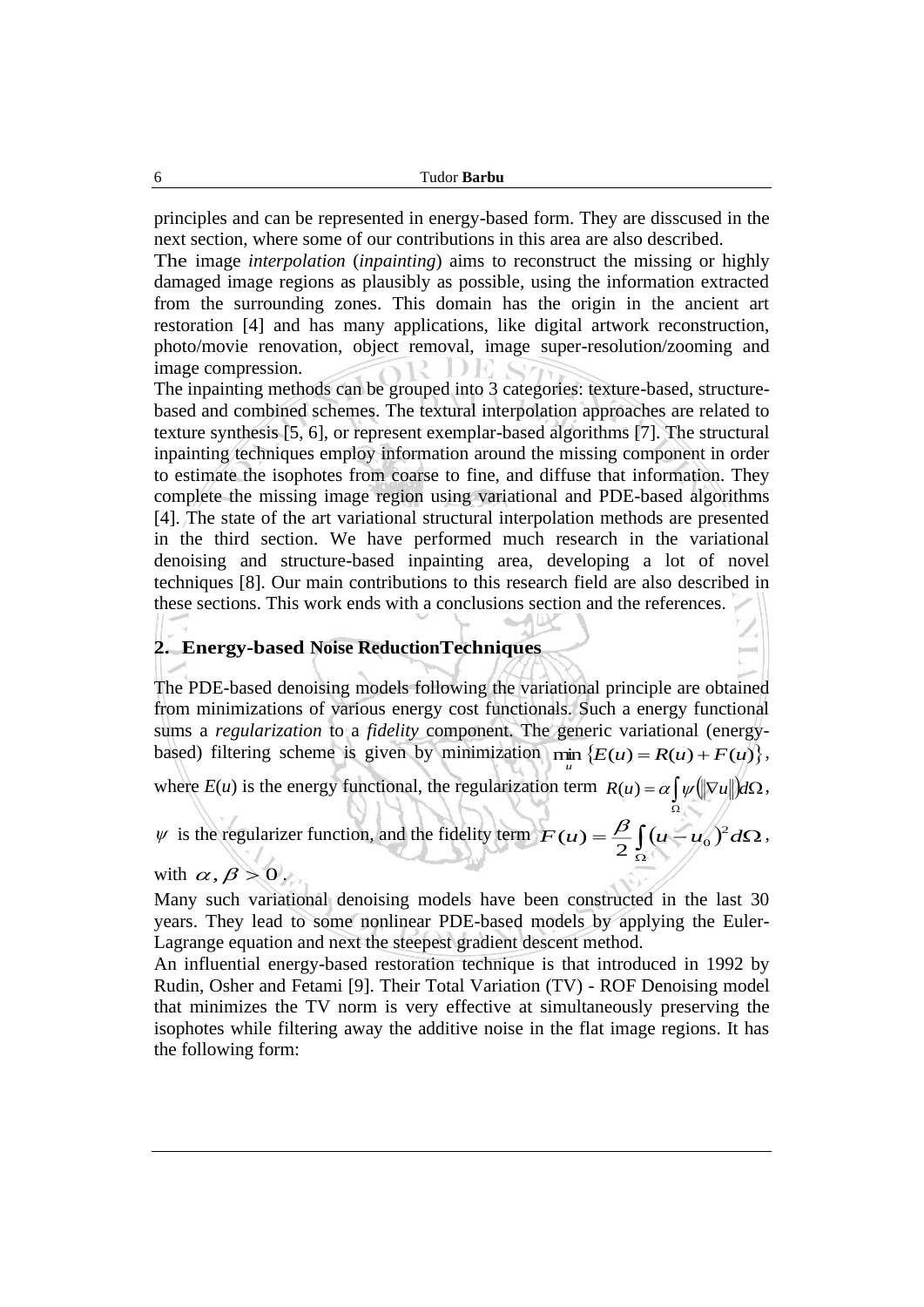$$
u^* = \underset{u \in L^2(\Omega)}{\arg \min} \int_{\Omega} \left( \left\| \nabla u \right\| + \frac{1}{2\lambda} \left( u_0 - u \right)^2 \right) d\Omega \tag{1}
$$

where  $\lambda > 0$  and  $u^*$  represents the restored image. A second-order nonlinear PDE model is then obtained, using the Euler-Lagrange equation and gradient descent [9], as follows:

$$
\frac{\partial u}{\partial t} = div \left( \frac{\nabla u}{|\nabla u|} \right) + \frac{1}{\lambda} (u - u_0)
$$
 (2)

This total variation regularization technique removes properly the additive Gaussian noise, but it can be also adapted to other additive noise models. So, the

TV Denoising model for the Laplacian noise is the following [10]:  
\n
$$
u^* = \min_{u \in BV(\Omega)} \int_{\Omega} (|\nabla u| + \lambda |u - u_0|) d\Omega
$$
\n(3)

where  $BV(\Omega)$  is the bounded variation image space. The total variation-based  $\sim$ filtering model for Poisson noise is the next one [11]:

$$
u^* = \underset{u \in BV(\Omega)}{\arg \min} \int_{\Omega} \Bigl( |\nabla u| + \lambda \bigl( u - u_0 \log u \bigr) \Bigr) d\Omega \tag{4}
$$

Many well-known second-order nonlinear anisotropic diffusion-based restoration models can be also described in variational form. Such an influential PDE-based restoration technique is the anisotropic diffusion scheme of Perona and Malik [12], expressed as: *KALING*  $\geq$   $\mid$ 

$$
\begin{cases} \frac{\partial u}{\partial t} = div(g(\|\nabla u\|^2)) \cdot \nabla u \\ u(0, x, y) = u_0(x, y) \end{cases}
$$
(5)

where the *diffusivity* (*edge-stopping*) function  $g:[0,\infty] \to [0,\infty]$  is monotonic decreasing, convergent to zero and  $g(0) = 1$ . The authors provided 2 such functions:  $g(s^2) = e^{-\frac{z}{k^2}}$ ;  $g(s^2)$  $\binom{s}{k}$ 2 2 2 2 2  $;g(s^2) = \frac{1}{s^2}$ 1  $g(s^2) = e^{-\frac{s^2}{k^2}}$ ;  $g(s^2) = \frac{1}{1 + (s/k)^2}$  $= e^{-k^2}$ ;  $g(s^2)$ +  $, k > 0$ . They also proposed a

numerical approximation for this PDE model, based on the finite difference method [12]. The P-M technique produces effective additive noise reduction results and preserves the boundaries very well. In the last decades a lot of anisotropic diffusion-based filtering models following the variational principle have been derived from this Perona-Malik approach [2,3].

Although the second-order nonlinear diffusion models, in both PDE and variational form, provide good detail-preserving denoising and deblurring results, they still have their own drawbacks. Such a major shortcoming is the unintended staircase effect that may create flat regions separated by artifact boundaries. So, many variational algorithms improving the total variation regularization model and overcoming this undesired effect have been proposed in the last 25 years.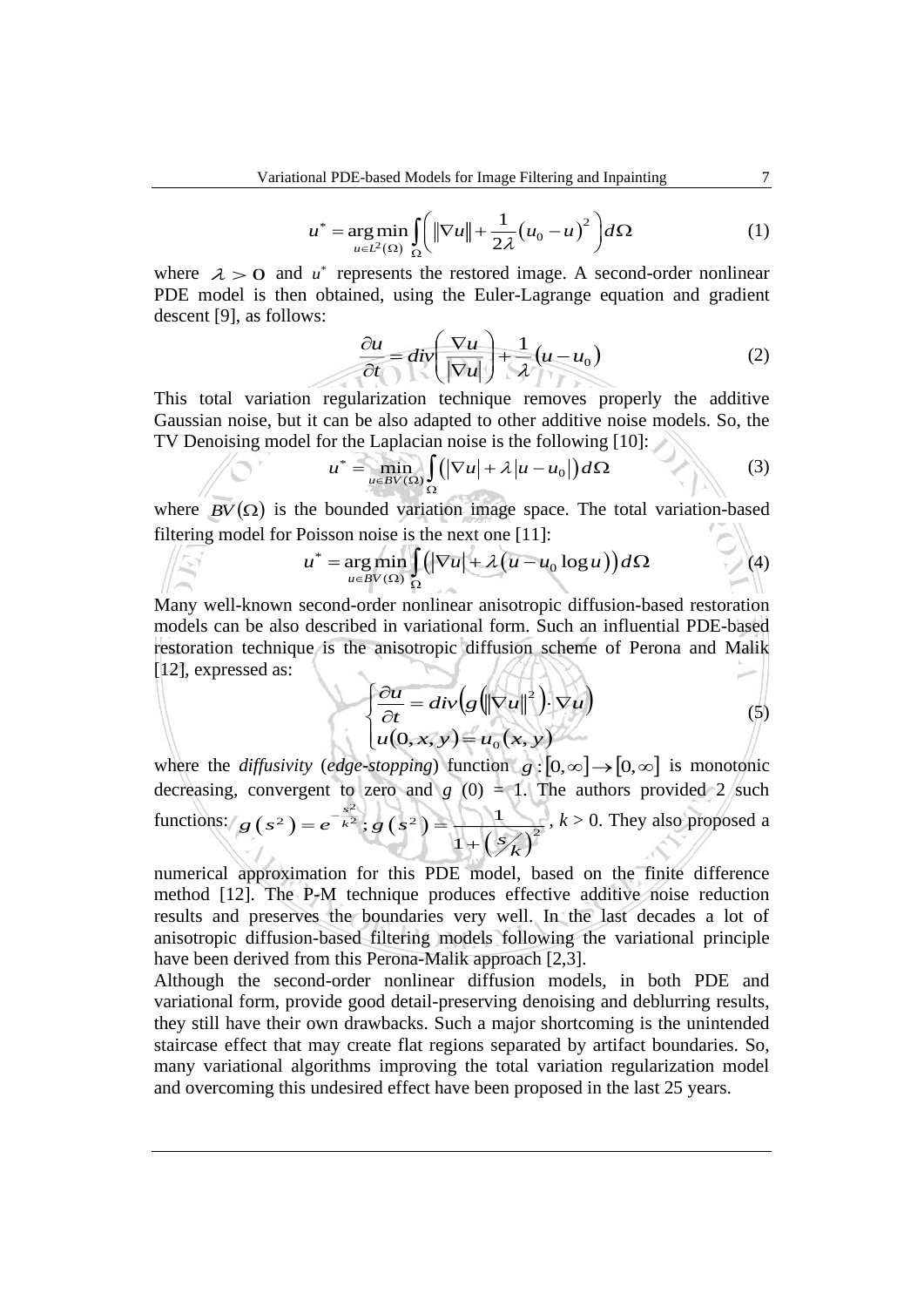Thus, the Total Variation Denoising with Split Bregman applies the iterative Split Bregman algorithm for solving the TV minimization problem [13]. An improved variant of the TV-ROF scheme is the  $TV - l_1$  restoration model that is contrast invariant and able to separate the features according to their scales [14]. The Adaptive TV Denoising represents another improved version of the total variation regularizing [15]. Its regularizer component works like a total variation norm at the boundaries while approximating the  $l_2$ -norm in flat and ramp regions in order to overcome the staircase effect. Higher Degree Total Variation (HDTV) model proposed by Hu and Jacob [16], constitutes another variational denoising solution. It minimizes properly the staircasing and ringing artifacts that are quite common to the TV-based schemes, applying new isotropic and anisotropic high-degree TV regularization penalties. The Generalized Total Variation (GTV) regularization model for image denoising, which is a generalized  $p<sup>th</sup>$  power total variation, represents another improved version of TV-ROF Denoising [17].

Unlike the second-order PDE models, the nonlinear fourth-order PDE-based schemes produce piecewise planar images that look more natural and also avoid the staircasing. A very influential nonlinear fourth-order PDE denoising model is the isotropic diffusion-based algorithm of Y. -L. You and M. Kaveh [18]. Their *L*2 - curvature gradient flow method is obtained from a variational scheme minimizing the next energy cost functional:  $-102$  $\sim$ 

$$
E(u) = \int_{\Omega} f(|\nabla^2 u|) dxdy \tag{6}
$$

where  $\Omega \subseteq R^2$  and *f* represents an increasing function. The following fourthorder isotropic diffusion model is achieved after applying Euler-Lagrange equation and the gradient descent approach:

$$
\begin{cases} \frac{\partial u}{\partial t} = -\nabla^2 \left[ g \left( \nabla^2 u \right) \nabla^2 u \right] \\ u(0, x, y) = u_0(x, y) \end{cases}
$$
(7)

there the diffusivity function is  $g(s) = \frac{1}{(s-2)^2}$ 1  $(s) = \frac{1}{s}$ l  $\overline{\phantom{a}}$  $\left(\frac{s}{t}\right)$ L  $^{+}_{+}$ = *k s*  $g(s) = \frac{1}{s^2}$  [18]. The You-Kaveh restoration

method provides effective Gaussian noise filtering and avoids successfully the image staircasing but, unfortunately, it may also generate the multiplicative *speckle* noise. A despeckling algorithm is provided in [18] to deal with this issue. Another important nonlinear fourth-order PDE-based denoising technique is the LLT model of M. Lasaker, A. Lundervold and X. C. Tai [19]. It is obtained from the variational scheme:

$$
u = \arg\min_{u} \int_{\Omega} (|D^2 u| + \frac{\lambda}{2} (u - u_0)^2) d\Omega \tag{8}
$$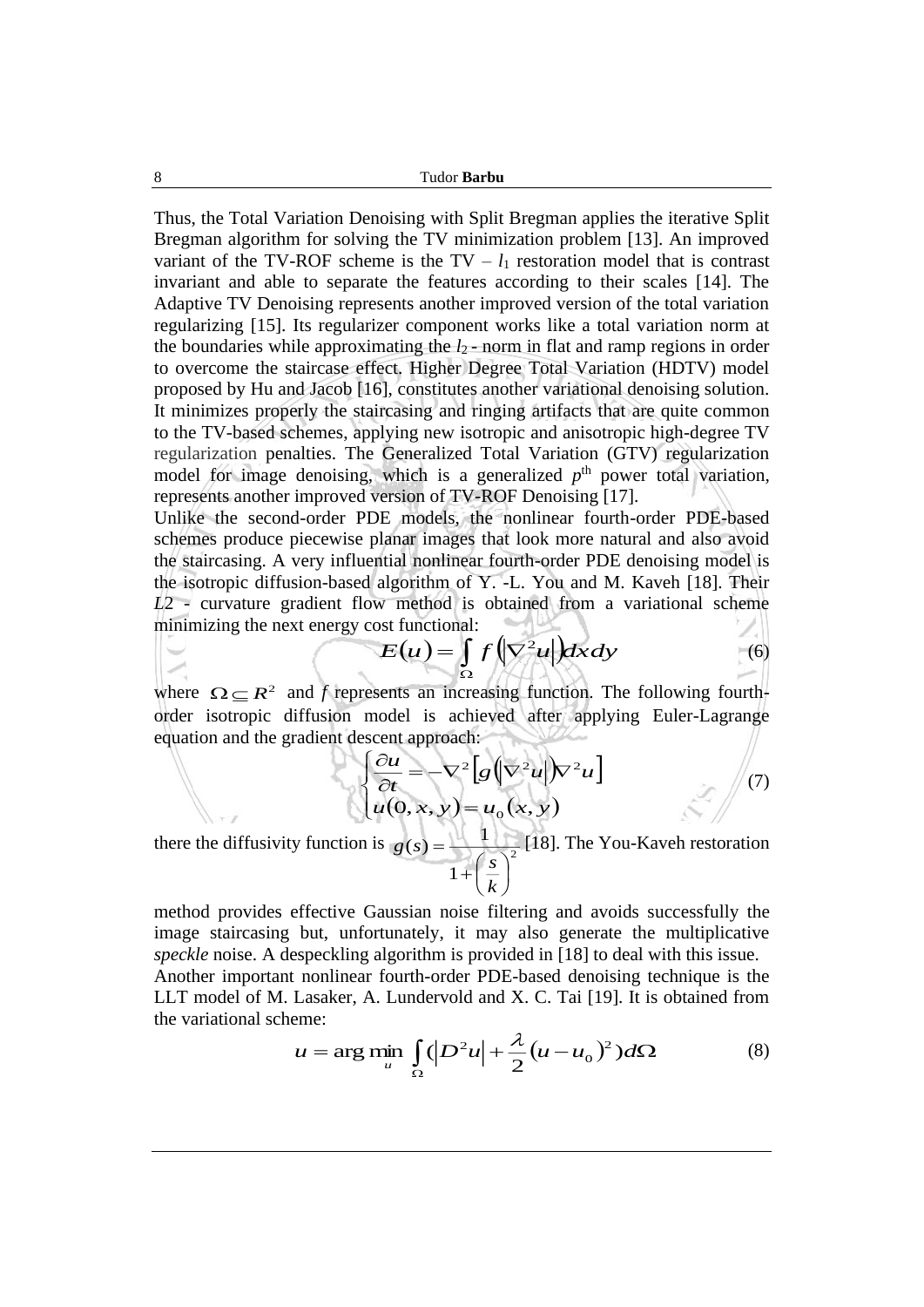where  $\lambda \ge 0$  and  $|D^2 u| = \begin{cases} |x^2 + y^2 + 2y + 2y + 2y + 2 \\ (u_{xx}^2 + u_{xy}^2 + u_{yx}^2 + u_{yy}^2 + u_{yy}^2 + u_{yy}^2 + u_{yy}^2 + u_{yy}^2 + u_{yy}^2 + u_{yy}^2 + u_{yy}^2 + u_{yy}^2 + u_{yy}^2 + u_{yy}^2 + u_{yy}^2 + u_{yy}^2 + u_{yy}^2 + u_{yy}^2 + u_{yy}^2 + u_{yy}^2 + u_{yy}^2 + u_{yy}^2 + u_{yy}^2 + u_{yy$ I ┤ ſ  $+ u_{\nu} + u_{\nu} +$  $\left| \frac{u_{xx}+u_{yy}}{v_{xx}^2+v_{xx}^2+v_{xx}^2} \right|^{2}$ *xx xy yx yy xx yy*  $u_{\mu} + u_{\mu} + u_{\mu} + u_{\mu}$  $D^2 u = \begin{cases} u_{xx} + u_{yy}, or \\ u_{xx} - u_{yy} \end{cases}$ . The LLT restoration

scheme outperforms the You-Kaveh scheme for an appropriate choice of the  $\lambda$ parameter. It produces a very good feature-preserving noise reduction and overcomes efficiently the staircasing effect [19].

We also proposed many effective variational image filtering approaches that remove the blurring, preserve the image features and avoid the staircasing. They are disseminated in some of our research papers [8, 20]. Let us present here the variational denoising model in [20] given by:

$$
u^* = \underset{u}{\arg\min} \ J(u) \,,\, J(u) = \int_{\Omega} \left( \varphi_1(\|\nabla u\|) + \varphi_2(\nabla^2 u) + \frac{\lambda}{2}(u - u_0)^2 \right) d\Omega \tag{9}
$$

where  $\varphi_1$  and  $\varphi_2$  represent 2 properly chosen regularizers. The next well-posed fourth-order PDE-based model is obtained from it:

$$
\begin{aligned}\n\frac{\partial u}{\partial t} &= \operatorname{div}\left(\psi_1^u \left(\|\nabla u\|\right) \nabla u\right) - \nabla^2 \left(\psi_2^u \left(\nabla^2 u\right) \nabla^2 u\right) - \lambda (u - u_0) \\
u(0, x, y) &= u_0\n\end{aligned}
$$
\nwhere  $\psi_1^u, \psi_2^u : [0, \infty) \rightarrow (0, \infty), \ \psi_1^u(s) = \frac{1}{2} \frac{\partial \varphi_1(s)}{\partial s}, \ \psi_2^u(s) = \frac{1}{2} \frac{\partial \varphi_2(s)}{\partial t}.$ 

\nwhere  $\psi_1^u, \psi_2^u$  is a constant function.

where  $\psi_1^u, \psi_2^u : [0, \infty) \rightarrow (0, \infty), \psi_1^u(s) = \frac{1}{s} \frac{\partial \psi_1^s}{\partial s}$ *s s u* õ  $\psi_1^u(s) = \frac{1}{2} \frac{\partial \phi_1(s)}{\partial s}, \psi_2^u(s) = \frac{1}{2} \frac{\partial \phi_2(s)}{\partial s}.$  A *s s*

finite difference-based numerical approximation scheme is constructed for this anisotropic diffusion model. From the performed method comparison and found that our nonlinear diffusion method outperforms both the conventional and PDEbased denoising schemes. See some denoising method comparison results in Table 1 and Figure 1.

|  |  |  |  |  |  |  |  | Table 1. The average PSNR values for several variational and classic denoising techniques |  |  |  |  |
|--|--|--|--|--|--|--|--|-------------------------------------------------------------------------------------------|--|--|--|--|
|--|--|--|--|--|--|--|--|-------------------------------------------------------------------------------------------|--|--|--|--|

| Method | This              | Perona- | Perona- | TV                                                           | $You-$ | Gaussian | Median       |
|--------|-------------------|---------|---------|--------------------------------------------------------------|--------|----------|--------------|
|        | model             | Malik 1 | Malik 2 |                                                              | Kaveh  |          |              |
| PSNR   | $\vert$ 28.34(dB) |         |         | $26.23$ (dB)   24.91(dB)   21.88(dB)   27.19(dB)   21.37(dB) |        |          | $24.53$ (dB) |

### **3. Variational Structure-based Inpainting Approaches**

The variational structure-based inpainting techniques reconstruct the images affected by missing or highly deteriorated regions by solving the next generic energy functional minimization:

$$
\min_{u} \left( E(u) = R(u) + \frac{1}{2} \int_{\Omega} \lambda_D (u - u_0)^2 d\Omega \right) \tag{11}
$$

where the image domain  $\Omega \subseteq R^2$ , *D* is the inpainting domain and the *inpainting mask* is provided by  $\lambda_D = \lambda \cdot 1_{\Omega \setminus D}$ ,  $\lambda > 0$ .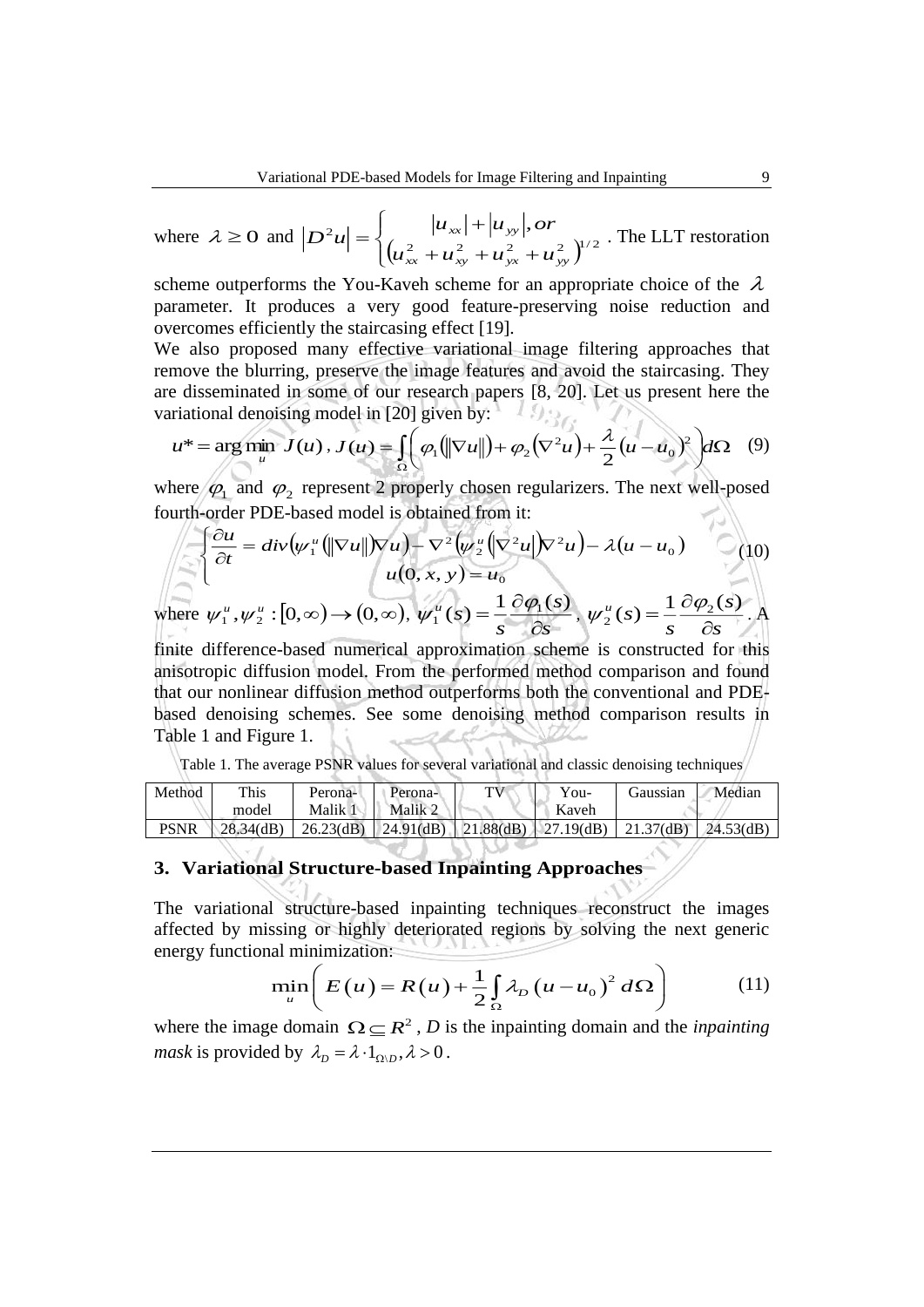

While the minimization of the *regularizer R* (*u*) containing some apriori information from the evolving image, is responsible for image filling task, *fidelity*   $\int_{0}^{1}$   $\int_{0}^{1}$   $\int_{0}^{1}$   $\int_{0}^{1}$   $(u - u_{0})^{2} d\Omega$ Ω  $2^{\int_{0}^{10}$  $\frac{1}{2} \int \lambda_D (u - u_0)^2 d\Omega$  forces the minimizer to remain close enough to  $u_0$ 

outside the inpainting domain [4, 21]. So, a generic variational image interpolation model is quite close to the generic variational denoising scheme described in the previous section. Any variational restoration model can be adapted for the reconstruction task by applying an inpainting mask.

Various interpolation models can be obtained by considering various regularizer forms. The Harmonic Inpainting is based on the regularizer  $R(u) = \int ||\nabla u||^2 dxdy$ Ω

[4]. It represents a quite simple energy-based inpainting model that does not satisfy the *connectivity principle*, since it cannot interpolate succesfully along the image gaps, and also provides too smooth results. Other early variational image completion methods were using the Mumford-Shah image segmentation. Such an interpolation scheme uses the  $\Gamma$  - convergence approximation of the Mumford-Shah functional [22] and it is expressed by the next minimization:

$$
\min_{u} \left( \frac{1}{2} \int_{\Omega} \lambda_D (u - u_0)^2 d\Omega + \frac{\gamma}{2} \int_{\Omega/\Gamma} z_{\epsilon}^2 |\nabla u|^2 d\Omega + \alpha \int_{\Omega} \left( \epsilon |\nabla z_{\epsilon}|^2 + \frac{(1 - z_{\epsilon})^2}{4 \epsilon} \right) d\Omega \right) (12)
$$

where  $z_{\epsilon}$  represents the edge set signature function. This reconstruction approach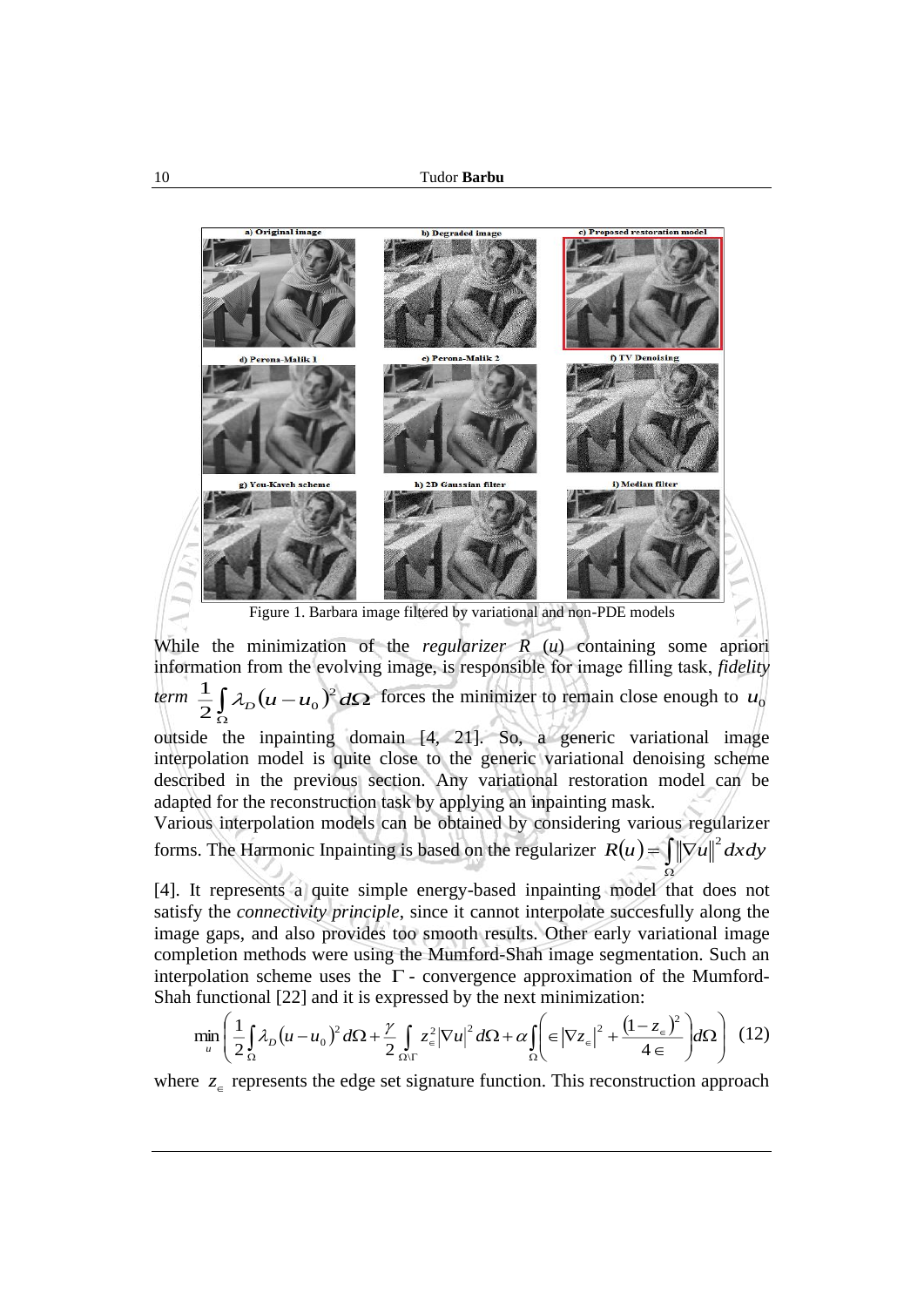has a low computation complexity and a fast numerical convergence. It preserves the sharpness of the image edges very well.

A very influential variational image reconstruction algorithm is Total Variation (TV) Inpainting of T. Chan and J. Shen [23], which is given by the minimization:

$$
\min_{u \in L^{2}(\Omega)} \left( E\left[u\right] = \int_{\Omega} \alpha \|\nabla u\| dxdy + \frac{\lambda_{D}}{2} \int_{\Omega} \left(u - u_{0}\right)^{2} dxdy \right) \tag{13}
$$

where  $\alpha > 0$  and  $\lambda_D = \lambda \cdot (1 - 1_D)$ . TV Inpainting fills the missing zone by minimizing the first-order total variation while keeping close to the observed image in the known regions. If a low  $\alpha$  value is applied, then the filtering is directed mainly to the inpainting area. It leads to the next second-order nonlinear diffusion model, by using Euler-Lagrange equation and the gradient descent:

$$
\begin{cases} \frac{\partial u}{\partial t} = \alpha \operatorname{div} \left( \frac{\nabla u}{|\nabla u|} \right) - \lambda_D (u - u_0) \\ u(0, x, y) = u_0 \end{cases}
$$
(14)

The model (14) inpaints successfully and achieves a good connectivity, but not for large image gaps. Obviously, TV Inpainting is closely related to TV Denoising, being obtained from it by introducing the interpolation mask. Total variation based inpainting models of higher orders have been also proposed in the last years. So, the  $TV^2$  Inpainting model is achieved using the second-order total variation as regularizer component:  $R(u) = \int_{\Omega}$  $R(u) = \int |\nabla^2 u| dxdy$  [4]. It outperforms

TV Inpainting and produces more natural reconstructed images.  $TV^2$  Inpainting provides also a better connectivity, being able to interpolate properly along large image gaps. The first and the second-order TV regularizations could be also combined in order to get improved interpolation results. Such a mixed  $TV + TV^2$ Inpainting model inpaints the image using the minimization [24]:

$$
u^* = \underset{u}{\arg\min} \left( \frac{\lambda_D}{2} \int_{\Omega/D} (u - u_0)^2 dx dy + \int_{\Omega} \alpha(x) |\nabla u| dx dy + \int_{\Omega} \beta(x) |\nabla^2 u| dx dy \right) (15)
$$

where  $\alpha(x)$  and  $\beta(x)$  represent 2 spatially varying functions that control the completion process. This combined approach outperforms both TV and  $TV<sup>2</sup>$ Inpainting. It fills properly large inpainting areas, overcoming the blocky effect, and is solved numerically via the Split Bregman algorithm [24]. Total Generalized Variation (TGV), which is a generalized version of the total variation model that involves higher-order derivatives of *u*, can be also applied for inpainting [25]. Other improved TV-based inpainting techniques are Blind Inpainting using  $l_0$  and TV Regularization [26] and TV Inpainting with Primal-Dual Active Set [27]. Another well-known higher-order variational image interpolation solution is the Euler's Elastica Inpainting proposed by Chan and Shen [28]. Their reconstruction model uses the next regularizing function: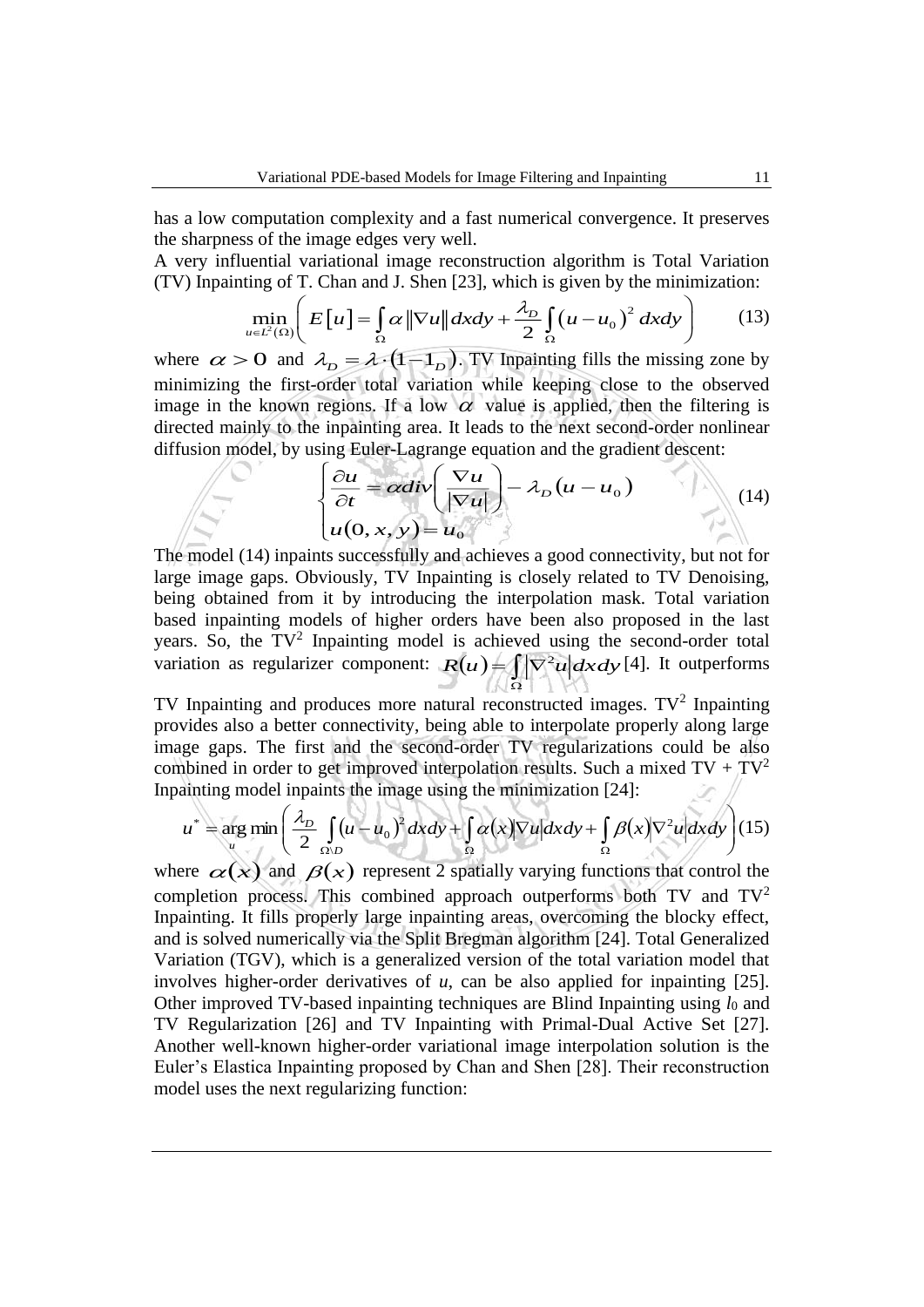$$
R(u) = \int_{D} w(u) \left( \alpha + \beta \left( \nabla \cdot \frac{\nabla u}{|\nabla u|} \right)^2 \right) |\nabla u| dx dy \qquad (16)
$$

where the coefficients  $\alpha$ ,  $\beta > 0$  control the behavior of this technique and *w* (*u*) is a weighting function depending on the image's histogram. Euler's Elastica Inpainting executes an efficient reconstruction, being able to inpaint large image zones and works for noisy images too [28]. It achieves a much better connectivity than TV Inpainting and other TV-based methods.

Several inpainting examples illustrating the connectivity power of various variational schemes are displayed in Figure 2.



Figure 2. Comparing the connectivity of several variational completion schemes

We proposed many variational structural inpainting techniques in our past research papers [8, 29]. The variational approach in [29] recoveres the affected image applying the minimization  $u_{opt}$  = arg min  $F(u)$ , where

$$
F(u) = \int_{\Omega} \left( \alpha \varphi_u \left( \left\| \nabla u \right\| \right) + \frac{\beta}{2} (1 - 1_\Gamma) (u - u_0)^2 \right) d\Omega \tag{17}
$$

*u*

where the inpainting domain  $\Gamma \subset \Omega$  and the regularizer function has the form

1

$$
\varphi_u(s) = \int_0^s \tau \xi \left( \frac{\eta(u)}{\gamma \log_{10}(s + \eta(u))^2 + \delta} \right)^3 d\tau, \text{ with } \eta(u(x, y, t)) = \zeta \text{median}(\|\nabla u\|) + \nu t,
$$

where  $\alpha, \beta \in (0,1)$ ,  $\xi, \gamma, \zeta, \nu \in (0,1]$  and  $\delta \in [1,5)$ . It leads to the following well-posed nonlinear anisotropic diffusion-based model: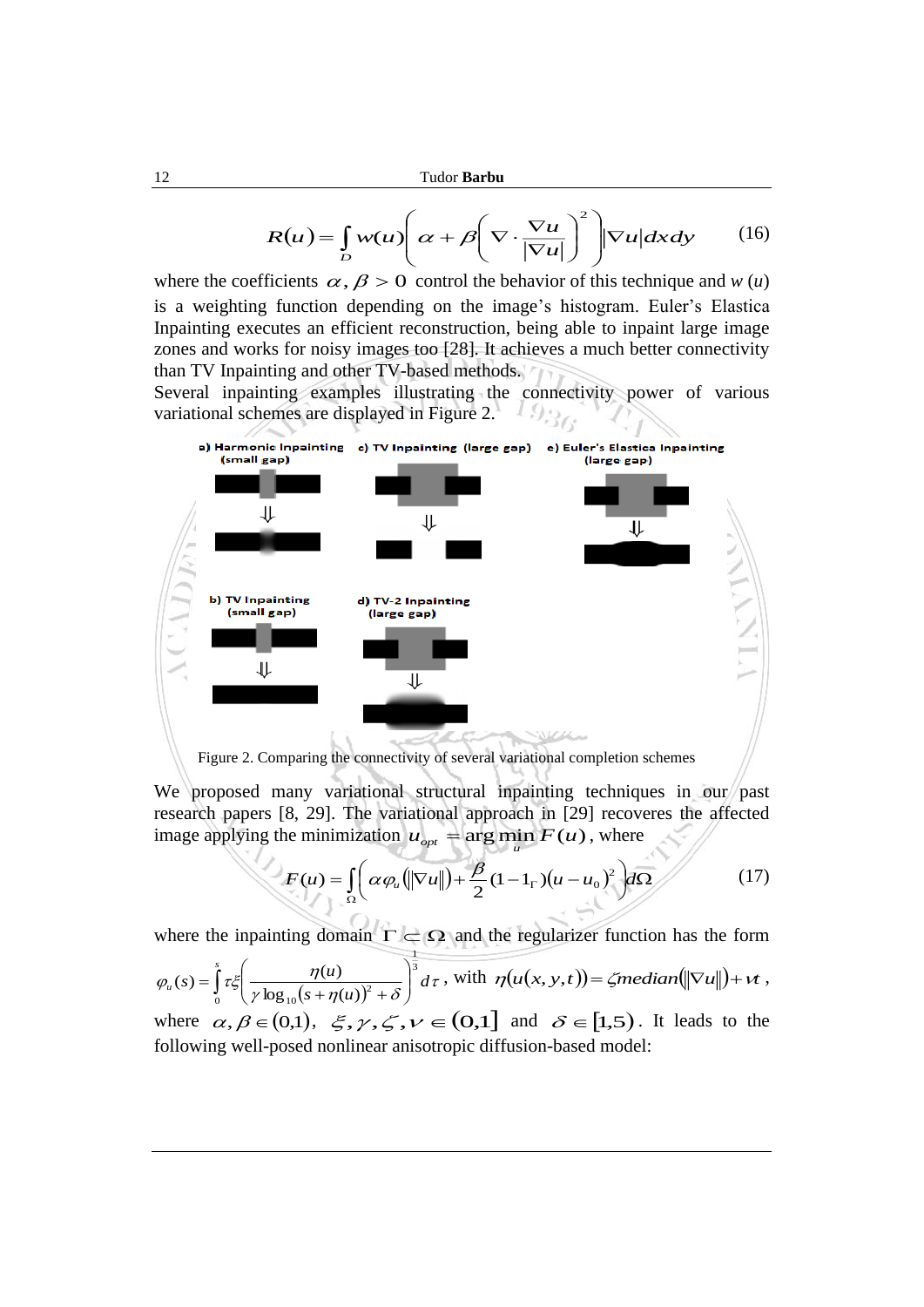$$
\begin{cases}\n\frac{\partial u}{\partial t} = 2\alpha \operatorname{div}\left(\psi_u \left(\|\nabla u\| \right) \nabla u\right) - \beta (1 - 1_\Gamma) \cdot \left(u - u_0\right) \\
u(0, x, y) = u_0 \\
u(t, x, y) = 0, \text{ on } \partial\Omega \setminus \Gamma\n\end{cases} (18)
$$

where  $(s + \eta(u))$ 3 1  $\log_{10}(s + \eta(u))^2$  $(s) = \xi \frac{\eta(u)}{u}$  $\overline{\phantom{a}}$  $\overline{\phantom{a}}$  $\overline{\phantom{a}}$ ो  $\overline{\phantom{a}}$  $\setminus$ ſ  $-\frac{2}{\gamma}\left(\frac{1}{\gamma\log_{10}(s+\eta(u))^{2}+\delta}\right)$  $\psi_u(s) = \xi \frac{\eta(u)}{\gamma \log_{10}(s + \eta(u))}$  $u(s) = \xi$   $\frac{\eta(u)}{1 - (1 - s)^2}$ . Its weak solution representing the

interpolation output is determined numerically using a consistent fast-converging finite difference method based approximation scheme [30]. This method produces a very good image inpainting in both normal and noisy conditions, preserving the boundaries and other features, and avoiding the unintended effects. The method comparison results are described in Table 2 and Figure 3.

Table 2. The PSNR values obtained by some state of the art inpainting methods

|             | Method Our model   | Navier-Stokes               | Kriging                    | TV Inpainting | TV Inpainting with          |  |
|-------------|--------------------|-----------------------------|----------------------------|---------------|-----------------------------|--|
|             |                    | Inpainting [31]             | Interpolation [32]         |               | <b>PDAS</b>                 |  |
| <b>PSNR</b> | $33.14$ (dB)       | $26.42$ (dB)                | $30.38$ (dB)               | 32.85 (dB)    | 33.96 (dB)                  |  |
|             |                    | a) Degraded image           | b) Our inpainting          |               | c) Navier-Stokes Inpainting |  |
|             |                    | d) Kriging-based Inpainting | e) TV with PDAS Inpainting |               | f) TV Inpainting            |  |
| 4           | <b>Conclusions</b> |                             |                            |               |                             |  |

**4. Conclusions**

An overview of the energy-based image denoising and structural inpainting, which represent two closely related research fields, have been presented in this paper. The two image processing domains are based on generic energy functional cost minimization procedures that are closely related, since the variational restoration models can be adapted for interpolation by introducing an inpainting mask. The described variational denoising and inpainting models lead to some second and fourth-order nonlinear diffusion model that can be solved numerically by applying some iterative numerical approximation algorithms. Many restoration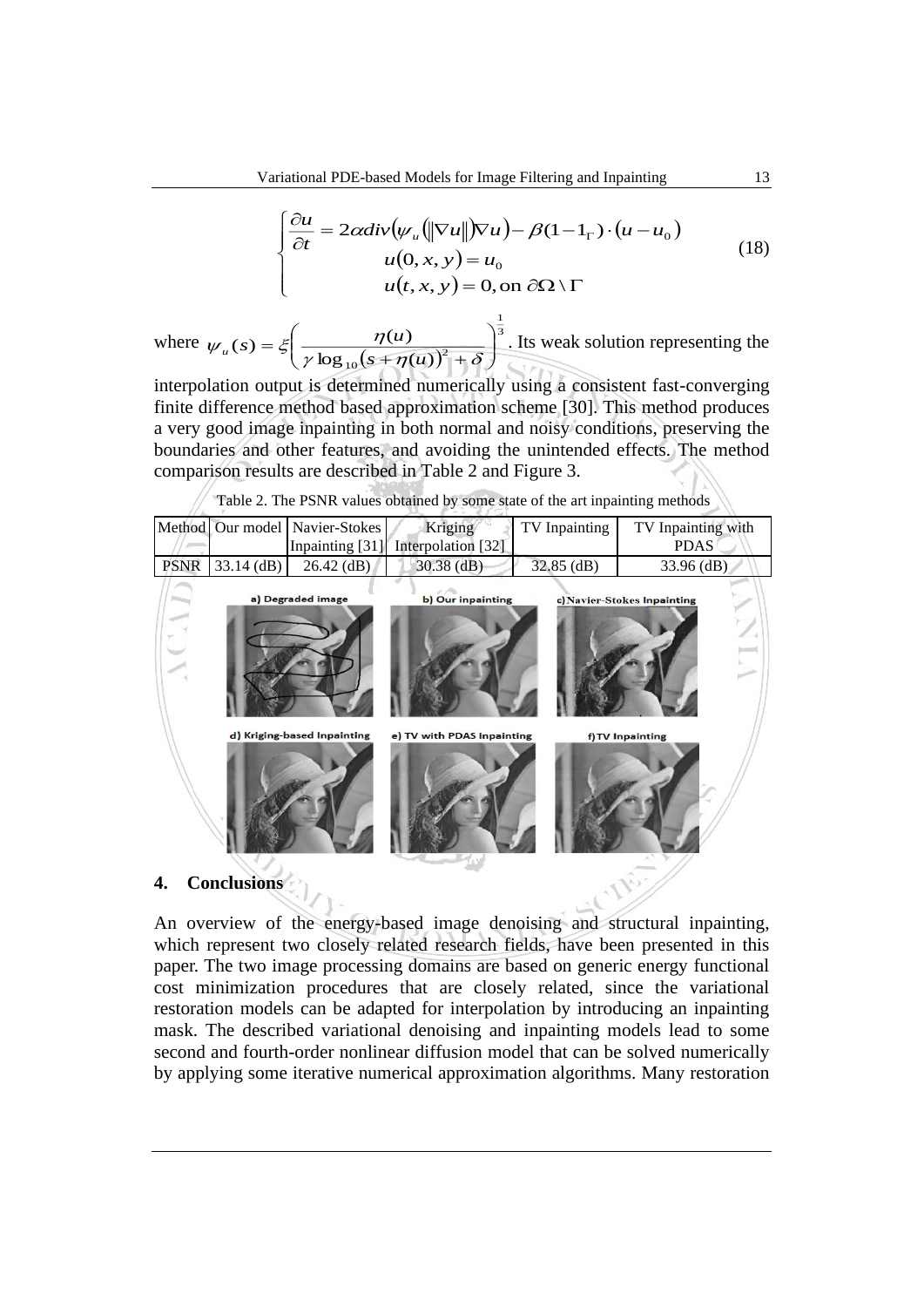and inpainting techniques surveyed here are using total variation regularizations of first and higher orders. These schemes provide effective feature-preserving noise removal and inpainting results and overcome the undesirable image effects. Some of our own contributions in these areas have been also described. Our variational techniques achieve satisfactory denoising and reconstruction results, overcome properly the unintended effects and outperform many well-known PDE and non-PDE restoration and interpolation schemes. They could be further applied in other image analysis fields approached by us, such as object detection and recognition [33-35]. Unfortunately, our variational models perform structurebased interpolation only, not working properly for textures. So, the textural inpainting will represent the focus of our future research.

## **R E F E R E N C E S**

[1] Gonzalez, R., Woods, R., Digital Image Processing, Prentice Hall, 2nd ed., 2001

[2] Weickert, J., Anisotropic Diffusion in Image Processing. European Consortium for Mathematics in Industry, B. G. Teubner, Stuttgart, Germany, 1998

[3] Aubert, G., Kornprobst, P., Mathematical problems in image processing: partial differential equations and the calculus of variations, 147, Springer Science & Business Media, 2006

[4] Schonlieb, C. B., Partial Differential Equation Methods for Image Inpainting, 29, Cambridge University Press, 2015

[5] Igehy, H., Pereira, L., Image replacement through texture synthesis, Proceedings of the International Conference on Image Processing, 3, 186–189, 1997

[6] Efros, A., Leung T. K., Texture synthesis by non-parametric sampling, Proceedings of the International Conference on Computer Vision, 2, 1033-1038, 1999

[7] Criminisi, A., Perez, P., Toyama, K. Region filling and object removal by exemplar-based image inpainting, IEEE Transactions on Image Processing, 13 (9), 1200–1212, 2004

[8] Barbu, T., Novel Diffusion-Based Models for Image Restoration and Interpolation, Book Series: Signals and Communication Technology, Springer International Publishing, 2019

[9] Rudin, L., Osher, S., Fatemi, E., Nonlinear total variation based noise removal algorithms, Physica D: Nonlinear Phenomena, 60 (1), 259-268, 1992

[10] Chan, T. F., Esedoḡlu S., Aspects of total variation regularized L1 function approximation, SIAM Journal on Applied Mathematics, 65(5), 1817–1837, 2005

[11] Le, T., Chartrand, R., Asaki, T. A Variational Approach to Constructing Images Corrupted by Poisson Noise, JMIV, 27 (3), 257–263, 2007

[12] Perona P., Malik, J., Scale-space and edge detection using anisotropic diffusion, Proceedings of IEEE Computer Society Workshop on Computer Vision, 16–22, nov. 1987

[13] Getreuer, P., Rudin–Osher–Fatemi Total Variation Denoising using Split Bregman, Image Processing on Line, 2012

[14] Micchelli, C. A., Shen, L., Xu Y., Zeng, X., Proximity algorithms for the L1/TV image denoising model, Advances in Computational Mathematics, 38 (2), 401–426, 2013